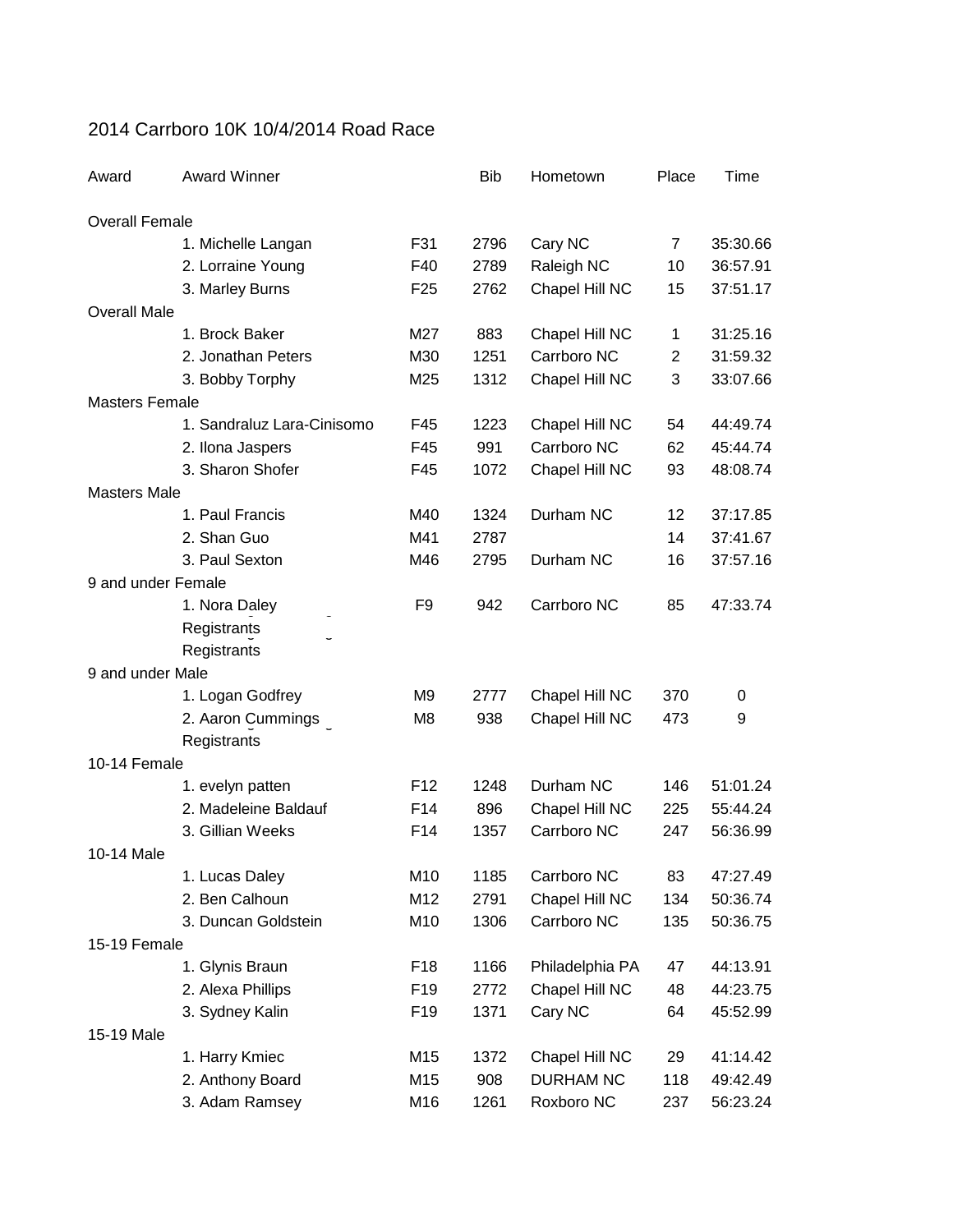| 20-24 Female |                       |                 |      |                  |     |          |
|--------------|-----------------------|-----------------|------|------------------|-----|----------|
|              | 1. Lily Emamian       | F <sub>23</sub> | 1192 | Chapel Hill NC   | 78  | 46:59.99 |
|              | 2. Sara Rudolph       | F21             | 1266 | Chapel Hill NC   | 162 | 51:52.75 |
|              | 3. Kerry Walsh        | F21             | 1291 | Chapel Hill NC   | 201 | 54:11.24 |
| 20-24 Male   |                       |                 |      |                  |     |          |
|              | 1. Ben Vollmer        | M24             | 2768 | Carrboro NC      | 4   | 33:15.16 |
|              | 2. Reikan Lin         | M24             | 1227 | Carrboro NC      | 21  | 38:49.16 |
|              | 3. shaun thomas       | M23             | 1310 | Chapel Hill NC   | 22  | 38:54.41 |
| 25-29 Female |                       |                 |      |                  |     |          |
|              | 1. Kristin Sellers    | F <sub>25</sub> | 2781 | Carrboro NC      | 24  | 39:19.41 |
|              | 2. Maude Ariosa       | F <sub>26</sub> | 1316 | Chapel Hill NC   | 30  | 41:22.66 |
|              | 3. Erica Brecher      | F <sub>28</sub> | 1168 | Chapel Hill NC   | 36  | 42:32.66 |
| 25-29 Male   |                       |                 |      |                  |     |          |
|              | 1. Jake Petralia      | M28             | 1254 | Chapel Hill NC   | 5   | 34:16.67 |
|              | 2. Matthew Kotlarski  | M29             | 1222 | Chapel Hill NC   | 6   | 35:08.80 |
|              | 3. Daniel Schulte     | M26             | 1270 | <b>DURHAM NC</b> | 8   | 36:01.91 |
| 30-34 Female |                       |                 |      |                  |     |          |
|              | 1. jennifer chu       | f30             | 1321 | Chapel Hill NC   | 49  | 44:29.49 |
|              | 2. Sarah Roberts      | F33             | 1062 | Chapel Hill NC   | 60  | 45:30.00 |
|              | 3. Christine Horton   | F33             | 1215 | Carrboro NC      | 81  | 47:16.99 |
| 30-34 Male   |                       |                 |      |                  |     |          |
|              | 1. Darren Dlugo       | M34             | 949  | Chapel Hill NC   | 13  | 37:22.41 |
|              | 2. Kevin Timp         | M31             | 1089 | Chapel Hill NC   | 19  | 38:21.41 |
|              | 3. Brad Brecher       | M30             | 1167 | Chapel Hill NC   | 34  | 42:24.66 |
| 35-39 Female |                       |                 |      |                  |     |          |
|              | 1. Andrea McGeary     | F35             | 1234 | Durham NC        | 51  | 44:32.25 |
|              | 2. Millie Barritt     | F38             | 1160 | Chapel Hill NC   | 63  | 45:50.25 |
|              | 3. Amy Singer         | F37             | 1076 | Hillsborough NC  | 66  | 45:58.50 |
| 35-39 Male   |                       |                 |      |                  |     |          |
|              | 1. Jeremy Hullum      | M39             | 1329 | Durham NC        | 33  | 42:14.16 |
|              | 2. Jason Smith        | M35             | 1313 | Cary NC          | 35  | 42:29.55 |
|              | 3. Avner Halevy       | M37             | 968  | Chapel Hill NC   | 44  | 43:44.47 |
| 40-44 Female |                       |                 |      |                  |     |          |
|              | 1. Paula Song         | F40             | 1079 | Chapel Hill NC   | 98  | 48:22.99 |
|              | 2. Jessica Lee        | F44             | 1006 | Chapel Hill NC   | 117 | 49:40.49 |
|              | 3. Tiffany Shubert    | F44             | 1075 | Chapel Hill NC   | 126 | 50:04.99 |
| 40-44 Male   |                       |                 |      |                  |     |          |
|              | 1. Mitchell Luck      | M41             | 1018 | Chapel Hill NC   | 38  | 43:19.91 |
|              | 2. chris giordano     | M40             | 1202 | Chapel Hill NC   | 52  | 44:33.74 |
|              | 3. Eric Savage        | M44             | 1066 | Chapel Hill NC   | 56  | 44:55.99 |
| 45-49 Female |                       |                 |      |                  |     |          |
|              | 1. Hannah Hannan      | F48             | 2754 | Chapel Hill NC   | 123 | 49:59.99 |
|              | 2. Michelle Hickerson | F45             | 979  | Chapel Hill NC   | 124 | 50:00.74 |
|              | 3. Jill Montaquilla   | F47             | 1031 | Pittsboro NC     | 129 | 50:08.5  |